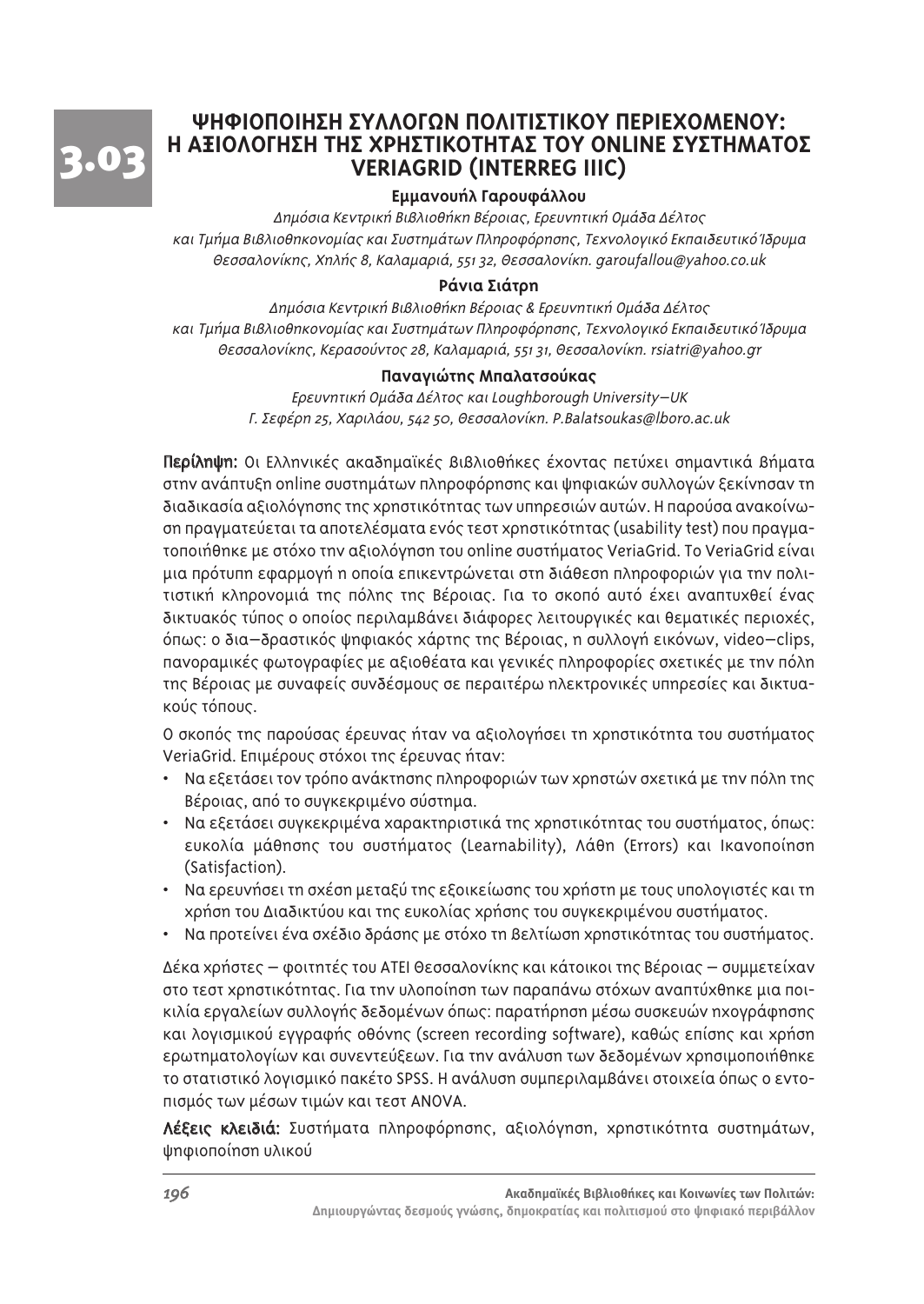# **DIGITIZATION OF CULTURAL COLLECTIONS: THE USABILITY ASSESSMENT OF THE VERIAGRID ONLINE SYSTEM (INTERREG IIIC)**



#### **Emmanouel Garoufallou**

Central Public Library of Veria and Deltos Research Group and Department of Library Science and Information Systems – TEITh Chilis 8, Kalamaria, 551 32, Thessaloniki,Greece. garoufallou@yahoo.co.uk

#### **Rania Siatri**

Central Public Library of Veria and Deltos Research Group and Department of Library Science and Information Systems – TEITh Kerasountos 28, Kalamaria, 551 31, Thessaloniki, Greece. rsiatri@yahoo.gr

#### **Panagiotis Balatsoukas**

Deltos Research Group and Loughborough University–UK G. Seferis 25, Harilaou, 542 50, Thessaloniki, Greece. P.Balatsoukas@lboro.ac.uk

Abstract: This paper reports on the findings of a usability test conducted for evaluating the VeriaGrid online system. The VeriaGrid is a prototype application that focuses on the provision of information related to the cultural heritage of the town of Veria. For this purpose a website has been developed that includes various functional or thematic areas such as: an interactive digital map of Veria, image gallery, video–clips, panoramic site photos and general information about the city of Veria including URLs to various related services and websites.

The purpose of the research was to evaluate the user interface and assess the usability of the VeriaGrid application. Basic objectives of the research were:

- To investigate how users interact with the particular system in terms of finding general information about the town of Veria; using the different functions of the system.
- Based on the above task–based context, to investigate key usability features such as "Learnability", "Errors" and "Satisfaction".
- To examine whether the level of IT experience (novice and expert users) had an impact on the use of the particular application and how the service should be provided in order to meet different needs of IT expertise (for example should the system provide multiple interfaces or employ visualisation techniques).
- To complete the usability assessment "value chain" by identifying further design and information architecture actions that should be taken into account for improving the usability of the particular application.

A number of 10 participants, both students at the ATEI of Thessaloniki and residents of Veria, participated in the usability test. A variety of data collection instruments were developed and used for the purpose of the usability test. These included: observation through "tape recording devices", and "screen recording software" as well as use of questionnaires and semi–structured interviews. The SPSS statistical software was used for the analysis of the data collected as well as for the ANOVA test.

Keywords: Information systems, usability test, usability assessment, digitization

Πρακτικά 15ου Πανελληνίου Συνεδρίου Ακαδημαϊκών Βιβλιοθηκών **του του του του του του του 197**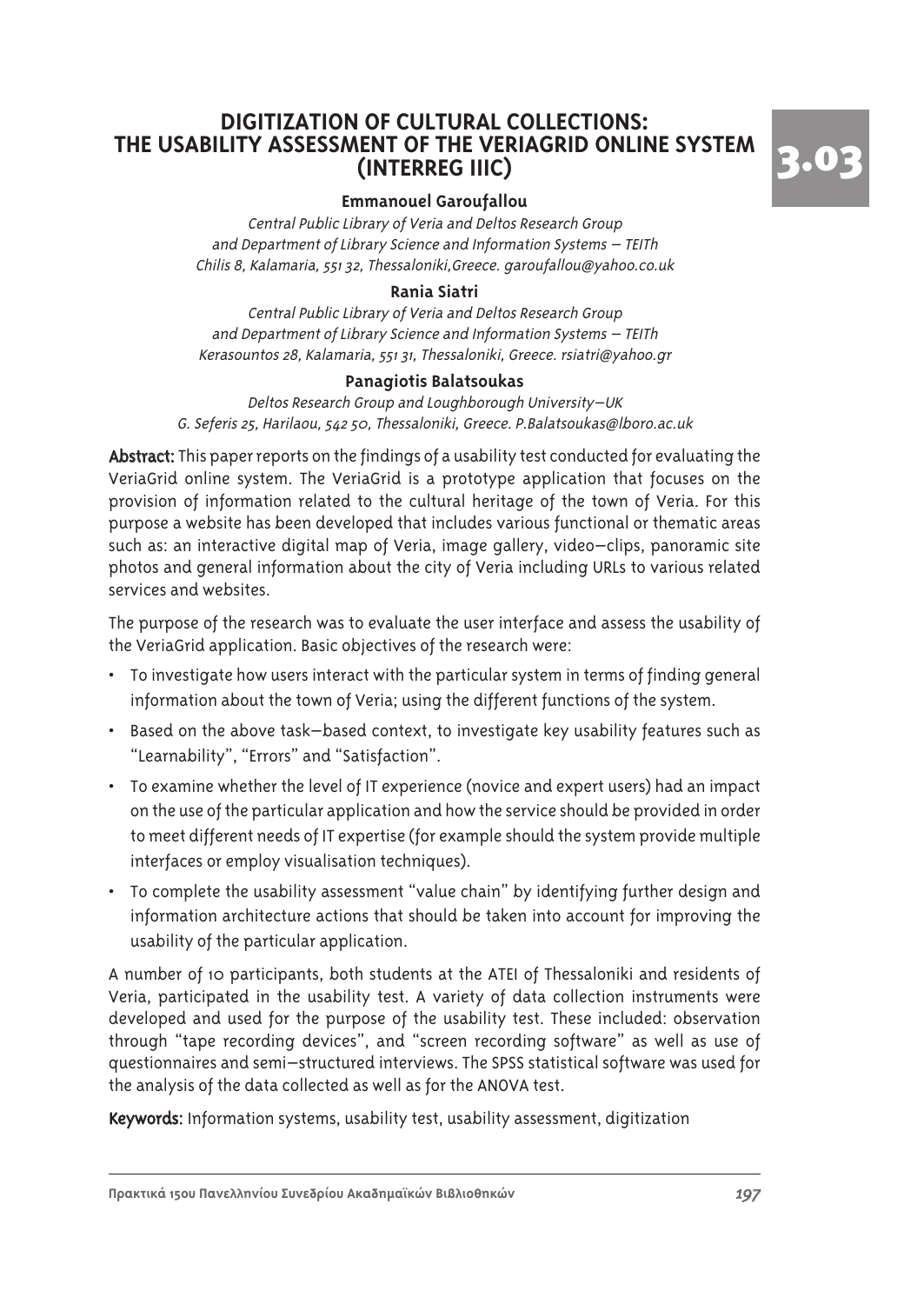#### 1. **ΕΙΣΑΓΟΓΗ**

Αφενός το αυξανόμενο ενδιαφέρον για την ψηφιοποίηση πολιτιστικών συλλογών, που επιδεικνύεται από μονάδες πολιτισμού και ξεπερνά πλέον τα στενά εθνικά όρια, αφετέρου η δυναμική εξέλιξη της τεχνολογίας της επικοινωνίας και πληροφόρησης δημιούργησαν τις κατάλληλες συνθήκες για πολλούς εμπορικούς και δημόσιους πολιτιστικούς φορείς, για την παροχή υπηρεσιών και την ανάληψη πρωτοβουλιών, για την ικανοποίηση των πληροφοριακών αναγκών πολιτιστικού περιεχομένου, μίας ευρείας γκάμας χρηστών όπως φοιτητών, ερευνητών, τουριστών και ταξιδιωτών (White και White 2005, Lynch 2002). Οι αρχές του Lund το 2001 αποτέλεσαν τη βάση πάνω στην οποία στηρίχθηκε και το Πανευρωπαϊκό πλαίσιο ψηφιοποίησης πολιτιστικής κληρονομιάς (eEurope 2001). Αυτό είχε ως αποτέλεσμα οι αρχές Lund να αποτελέσουν σημείο αναφοράς γύρω από το οποίο αναπτύχθηκε ένας σημαντικός αριθμός ερευνητικών πρωτοβουλιών. Για παράδειγμα, η παροχή ψηφιακής πρόσβασης σε συλλογές πολιτιστικής κληρονομιάς στην Ευρώπη, αποτελεί μία ερευνητική ενέργεια που χρηματοδοτείται από το πρόγραμμα "Κοινωνία της Πληροφορίας" (Information Society Technologies 2006). Υπό την αιγίδα της Κοινωνίας της Πληροφορίας έχουν χρηματοδοτηθεί μία σειρά ερευνητικών προγραμμάτων με στόχο την καθοδήγηση, τη στήριξη και την ανάπτυξη κατευθυντήριων γραμμών για την ψηφιοποίηση πολιτιστικού υλικού, την παροχή πρόσβασης σε ψηφιακά αποθετήρια πολιτισμού και την ανάπτυξη ευρωπαϊκού πολιτιστικού τουρισμού. Ενδεικτικά αναφέρονται μερικά προγράμματα: AGAMEMNON, Calimera, MINERVAplus BRICKS, DELOS και EPOCH (European Commission 2006)<sup>1</sup>.

Ο ρόλος των Βιβλιοθηκών στην ψηφιοποίηση της πολιτιστικής κληρονομιάς γίνεται ολοένα και πιο σημαντικός, καθώς οι Βιβλιοθήκες αποτελούν φορείς παροχής ψηφιακών υπηρεσιών, όπως τα αποθετήρια συλλογών πολιτιστικής κληρονομιάς που μπορεί να περιέxουν σπάνια κείμενα, εικόνες, φωτογραφίες σπάνια αντικείμενα κλπ. Για παράδειγμα n "Αμερικανική Μνήμη" αποτελεί ένα ψηφιακό αποθετήριο πολυμέσων που σχετίζεται με την αμερικανική ιστορία και αναπτύχθηκε από τη Βιβλιοθήκη του Κογκρέσου (The Library of Congress 2006). Ol Bennett, Sandore και Pianfetti (2002) υπογράμμισαν τη σημασία της συνεργασίας μεταξύ ακαδημαϊκών Βιβλιοθηκών, μουσείων και σχολείων για τη δημιουργία και εφαρμογή ψηφιακών προγραμμάτων πολιτιστικής κληρονομιάς. Μία τέτοια προσπάθεια συνεργασίας καταγράφηκε με την πραγματοποίηση του προγράμματος της κοι-VÓTNTAC TOU Ιλινόις για Ψηφιακή Πολιτιστική Κληρονομιά (Digital Cultural Heritage Community). Καθώς η ανάγκη για παροχή ψηφιακών συλλογών πολιτιστικού περιεχομένου αυξάνει, οι Βιβλιοθήκες αντιμετωπίζουν νέες προκλήσεις, που σχετίζονται με το

1 Για τρέχουσα ενημέρωση στα προγράμματα που εντάσσονται στην Κοινωνία της Πληροφορίας μποpείτε να επισκεφτείτε το ftp://ftp.cordis.europa.eu/pub/ist/docs/digicult/call1-3-may2006\_ en.pdf (πρόσβαση στις 15 Ιουλίου 2006). Επιπλέον στο δικτυακό τόπο του Εργαστηρίου Πολιτισμικών Πληροφορικών Συστημάτων του Τμήματος Πολιτισμικής Τεχνολογίας και Επικοινωνίας του Πανεπιστημίου Αιγαίου (http://www.aegean.gr/culturaltec/cilab, πρόσβαση στις 15 Ιουλίου 2006), παρέχεται λίστα ερευνητικών προγραμμάτων που έχουν διεξαχθεί και διεξάγονται στο πεδίο της πολιτιστικής πληροφορίας.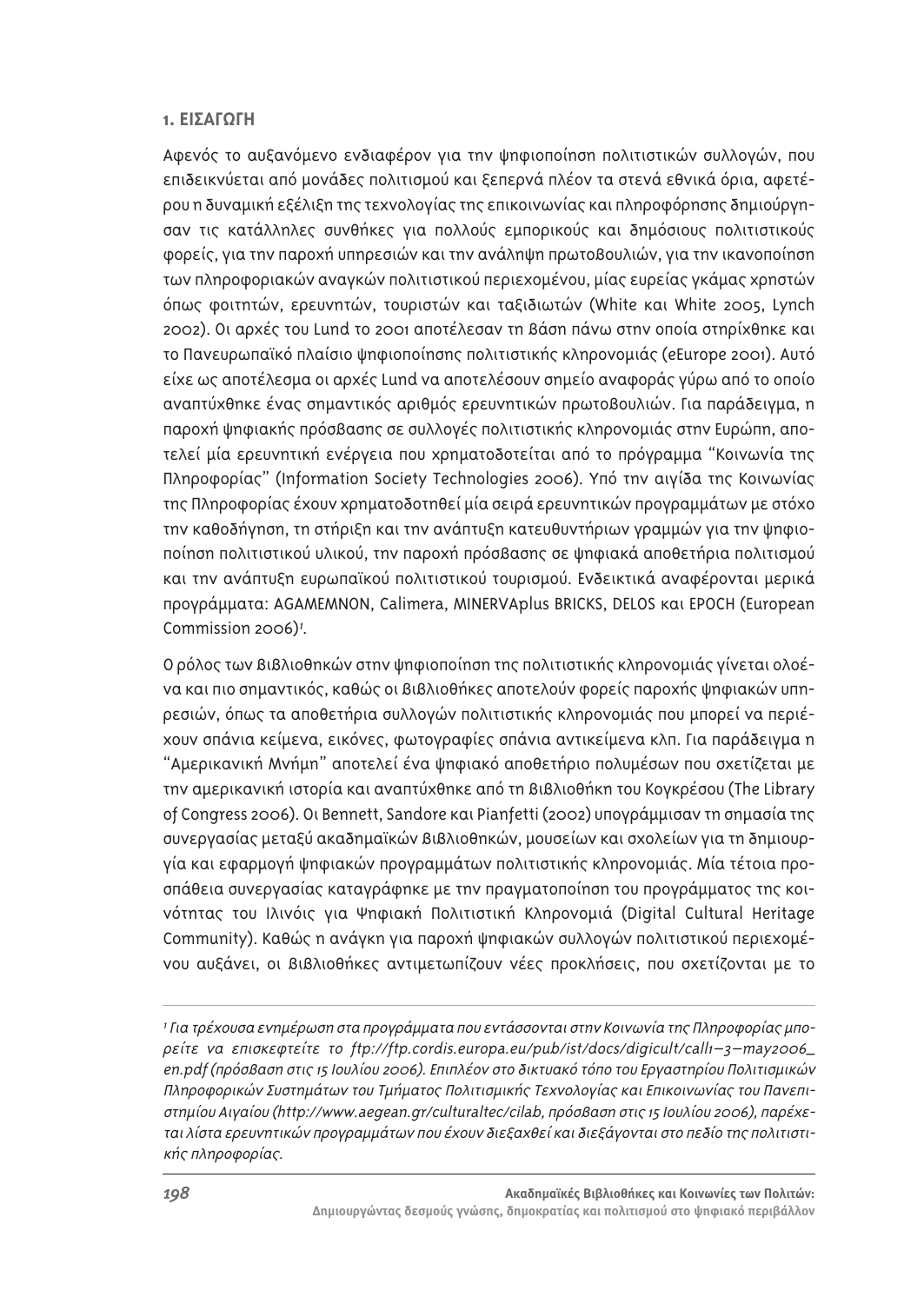κόστος παραγωγής τέτοιων συλλογών. Επίσης στο κέντρο των συζητήσεων Βρίσκεται το ακανθώδες ζήτημα της χρηστικότητας, το οποίο περιπλέκεται λόγω της μεγάλης ανομοιογένειας που παρατηρείται στις πληροφοριακές ανάγκες που καλείται να καλύψει ένα τέτοιο σύστημα. Η ανομοιονένεια αυτή οφείλεται στα ετερόκλητα στοιχεία που παρατηρούνται ανάμεσα στις διαφορετικές ομάδες χρηστών και αποτελούν χαρακτηριστικό τέτοιων συστημάτων.

Ο Nielsen (1993, 26) όρισε τη χρηστικότητα ως το σύνολο πέντε διαφορετικών μετρήσιμων στοιχείων: ευκολία εκμάθησης του συστήματος, αποδοτικότητα, ευκολία απομνημόνευσης λειτουργιών, αριθμό λαθών και ικανοποίηση χρηστών. Ένας πιο ευρύς και αφηρημέ-VOς Ορισμός του όρου υιοθετείται από τους Meech και Schaffer (2004, 137). Η χρηστικότητα ορίζεται ως "η ευκολία με την οποία κάποιος μπορεί να χρησιμοποιήσει ένα εργαλείο ή αντικείμενο... [και η χρήση του] επηρεάζεται από την εμπειρία που έχει ο χρήστης με το αντικείμενο αυτό, τις συνήθειές του και τις εμπειρίες του γενικότερα". Η ανάγκη για την ανάπτυξη προτυποποίησης και υιοθέτησης χρήσιμου και φιλικού περιβάλλοντος διεπαφής παρακινεί την κοινότητα στη σύνταξη οδηγιών και κατευθυντήριων γραμμών χρηστι-Κότητας είτε αυτή νοείται ως σύνολο πέντε μετρήσιμων στοιχείων, είτε ως σύνολο που επηρεάζεται από τις εμπειρίες και το πνευματικό μοντέλο ενός χρήστη.

Η Βιβλιογραφική ανασκόπηση έδειξε έλλειψη ερευνών χρηστικότητας σε ψηφιακές  $B$ ι $B\lambda$ ιοθήκες και αποθετήρια πολιτιστικού περιεχομένου. Θα πρέπει βέβαια να σημειωθεί ότι η εφαρμογή και παροχή ηλεκτρονικής πολιτιστικής πληροφορίας δεν είναι ευρέως διαδεδομένη ακόμη. Αυτό βέβαια δεν αποτελεί την πραγματικότητα για τις παραδοσιακές ψηφιακές συλλογές και βάσεις δεδομένων στις οποίες έχει πραγματοποιηθεί ένας μεγάλος αριθμός ερευνών (Marchionini 2001, Theng, Mohd–Nasir και Thimbeby 2000, Jeng 2004, Ahmed, McKnight και Oppenheim, 2004, 2005). Σε μία από τις λίγες έρευνες αξιολόγησης χρηστικότητας πολιτιστικής ψηφιακής συλλογής οι Bennett, Sandore και Pianfetti (2002) χρησιμοποίησαν ομάδες εστίασης και στατιστικά δεδομένα για την αξιολόγηση του προγράμματος του Ιλινόις. Οι ερευνητές κατέληξαν ότι η εγκυρότητα και η ποιότητα των δεδομένων που εμπεριέχονταν στο σύστημα σε συνδυασμό με την ανάγκη για συνεχή αξιολόγηση, αποτελούν τους πυλώνες επιτυχίας του συγκεκριμένου προγράμματος. Στην περίπτωση του προγράμματος της "Ευρωπαϊκής Βιβλιοθήκης" η έρευνα κατέδειξε την ανάγκη για περαιτέρω βελτίωση και αλλαγή κάποιων στοιχείων του συστήματος, όπως για παράδειγμα του τρόπου πλοήγησης στο δικτυακό τόπο (The European Library 2006). Οι Bertot κ.α. (2006) προτείνουν την υιοθέτηση συνδυασμένης μεθοδολογίας για την αξιολόγηση διαφόρων τύπων ψηφιακής Βιβλιοθήκης, βασιζόμενης σε τρεις ενότητες: Λειτουργικότητα, Χρηστικότητα και Προσβασιμότητα. Ειδικότερα όσον αφορά την αξιολόγηση χρηστικότητας τέθηκαν τέσσερα κριτήρια που αφορούσαν την πλοήγηση, την παρουσίαση του περιεχομένου, τη σήμανση και τη διαδικασία ανεύρεσης πληροφοριών (Bertot κ.α. 2006). Επίσης αξίζει να σημειωθεί ότι πέρα από τη λιγοστή έρευνα που έχει πραγματοποιηθεί στο συγκεκριμένο αντικείμενο, παρατηρείται και έλλειψη έρευνας που να αφορά στην επίδραση εμπειρίας χρήσης νέων τεχνολογιών και του Παγκόσμιου Ιστού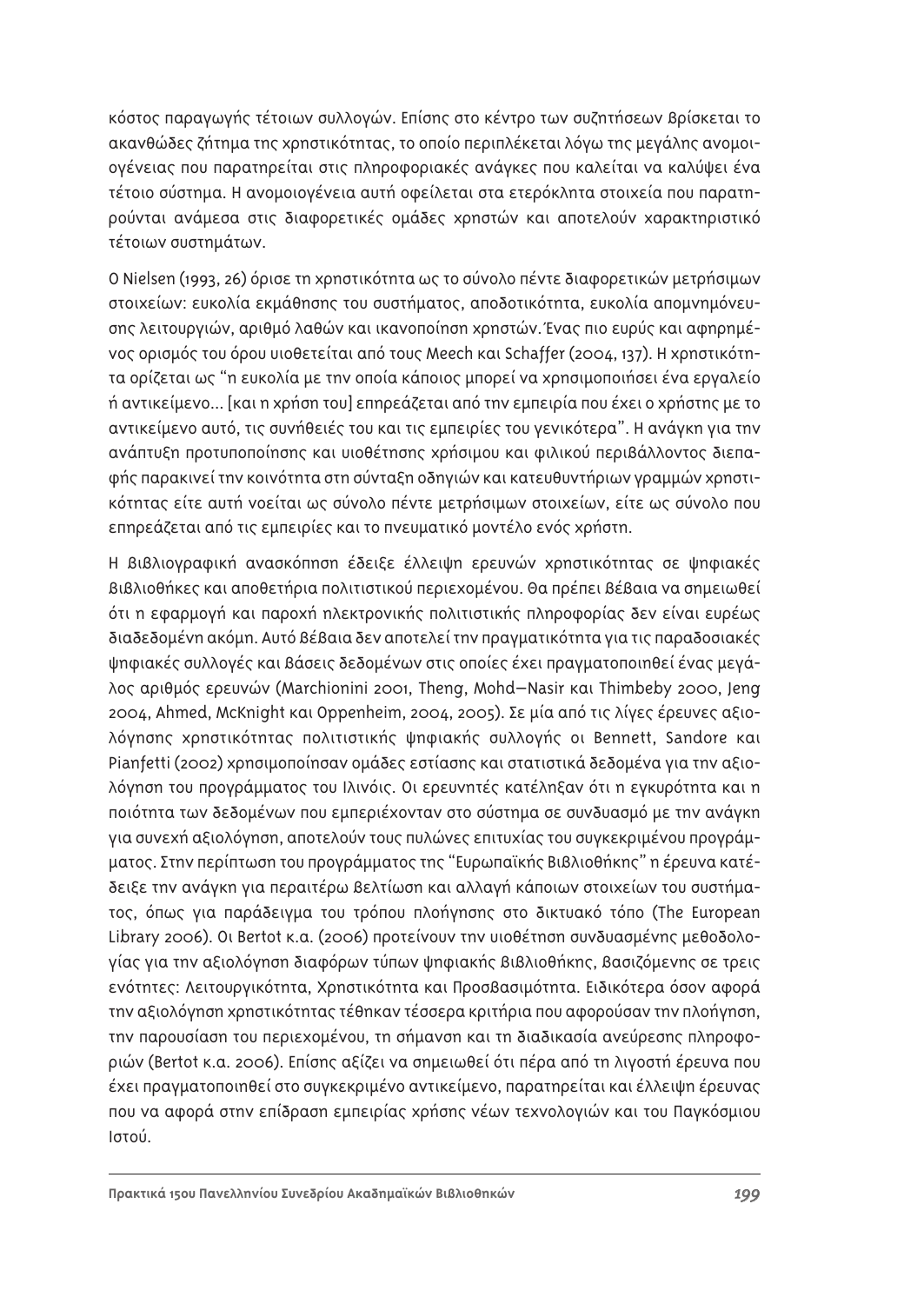Στο άρθρο αυτό παρουσιάζονται τα αρχικά αποτελέσματα από μία έρευνα χρηστικότητας που διεξάχθηκε με σκοπό την αξιολόγηση της εφαρμογής του συστήματος VeriaGrid (http://www.theveriagrid.org) από τους χρήστες του (Garoufallou, Siatri και Mpalatsoukas 2006). Επίσης στόχευε στο να παρατηρήσει τη διαδραστικότητα του χρήστη με το σύστημα. Το theVeriaGrid.org αναπτύχθηκε στο πλαίσιο του προγράμματος Light και χρηματοδοτήθηκε από το INTERREG IIIC και αποτελεί ένα πρότυπο σύστημα ανοιχτής πρόσβασης που στοχεύει στην παροχή πληροφοριών που σχετίζονται με την πολιτιστική κληρονομιά της πόλης της Βέροιας. Το σύστημα αναπτύχθηκε από τη Δημόσια Κεντρική Βιβλιοθήκη της Βέροιας. Για τη λειτουργία του αναπτύχθηκε ένας δικτυακός τόπος που εμπεριέχει ποικίλες λειτουργικές και θεματικές ενότητες όπως, διαδραστικός ψηφιακός χάρτης της Βέροιας, γκαλερί εικόνων από μνημεία της πόλης, βίντεο κλπ., πανοραμικές φωτογραφίες και γενικά πληροφορίες για την πόλη της Βέροιας, καθώς επίσης και ηλεκτρονικές διευθύνσεις που παραπέμπουν σε συναφείς υπηρεσίες και οργανισμούς (Γαρουφάλλου και Σιάτρη 2006a, 2006b). Στο επόμενο κομμάτι του άρθρου ακολουθεί η μεθοδολογία που χρησιμοποιήθηκε για την έρευνα, τα αποτελέσματα της έρευνας και τα τελικά συμπεράσματα με τις προτάσεις για βελτίωση του συστήματος.

## 2. ΣΚΟΠΟΣ ΚΑΙ ΣΤΟΧΟΙ

Ο στόχος της έρευνας ήταν να αξιολογήσει τη διεπαφή (interface) και τη χρηστικότητα του συστήματος VeriaGrid. Πιο αναλυτικά η επίτευξη του στόχου πραγματοποιήθηκε, μέσω της:

- $\cdot$  Έρευνας για το πώς οι χρήστες χειρίζονται τις διάφορες λειτουργίες του συστήματος.
- Εξέτασης βασικών χαρακτηριστικών χρηστικότητας όπως, ο χρόνος που χρειάζεται ένας χρήστης για να κατανοήσει μια λειτουργία του συστήματος, τα λάθη και η ικανοποίηση όπως περιγράφονται από το Nielsen (1993) και τις κατευθυντήριες γραμμές xρηστικότητας του Calimera (Vaki, Dallas και Dalla 2005).
- Eξέτασης της μηδενικής υπόθεσης (null hypothesis), ότι το επίπεδο γνώσης χειρισμού της νέας τεχνολογίας και του Παγκόσμιου Ιστού δεν έχει καμιά επίπτωση στον τρόπο με τον οποίο οι χρήστες αλληλεπιδρούν με το σύστημα.
- Tnv υποβολή προτάσεων, που θα στοχεύουν στη βελτίωση των στοιχείων χρηστικότητας του VeriaGrid.

# **3. ΜΕΘΟΔΟΛΟΓΙΑ**

Για τη διεξαγωγή της έρευνας δέκα άτομα έλαβαν μέρος στο τεστ χρηστικότητας. Δημιουργήθηκαν δύο ομάδες μία για άτομα που είχαν ικανοποιητικές γνώσεις της χρήσης των νέων τεχνολογιών και του Παγκόσμιου Ιστού και μία στην οποία συμπεριλήφθηκαν αρχάριοι χρήστες. Αναρτήθηκαν ανακοινώσεις για την προσέλκυση εθελοντών. Όλοι οι χρήστες πριν τη διεξαγωγή της έρευνας συμπλήρωσαν ένα γενικό ερωτηματολόγιο που στόxευε στην ανίχνευση των ικανοτήτων τους στη χρήση των νέων τεχνολογιών και του Δια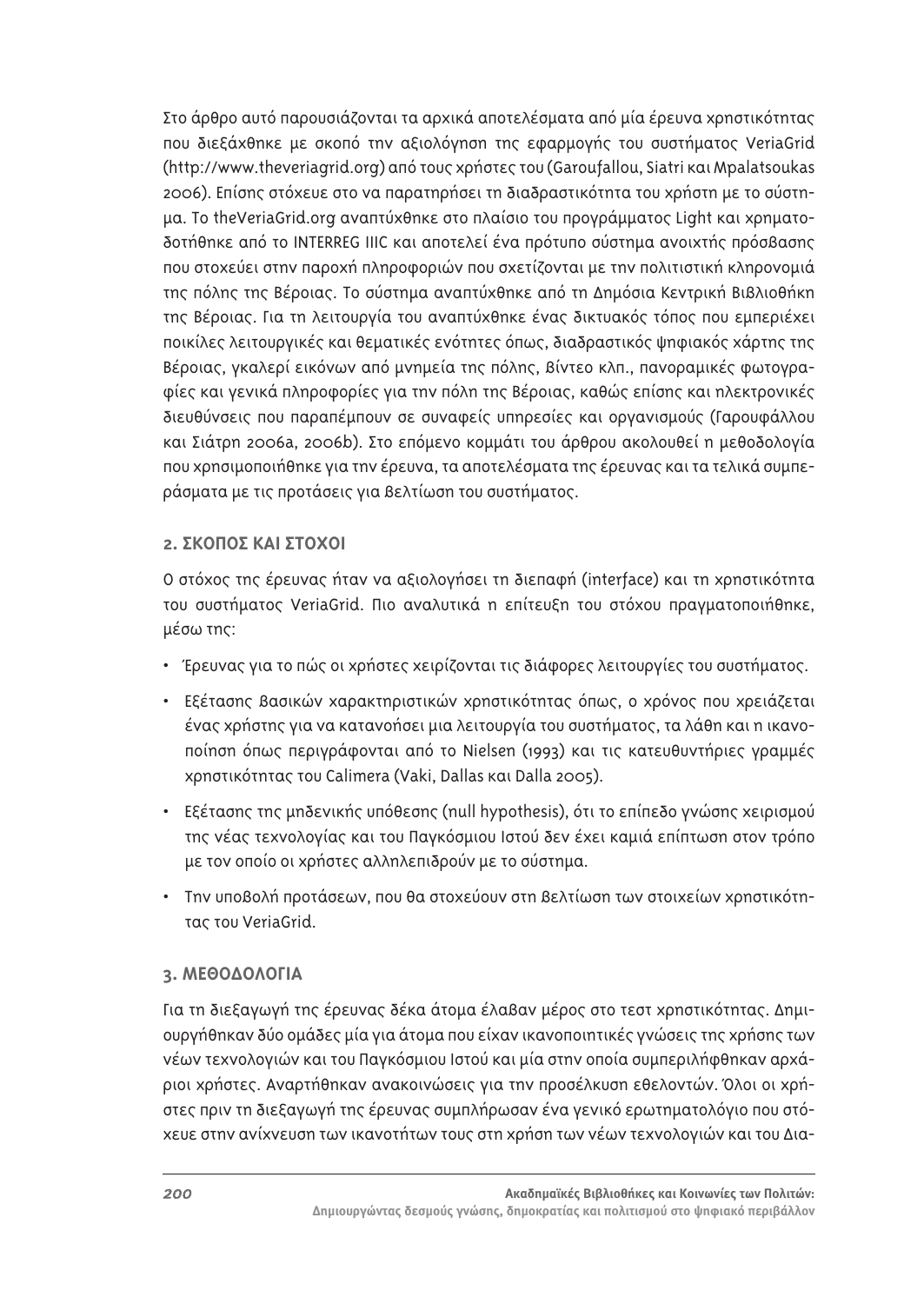δικτύου. Η συμπλήρωση του ερωτηματολογίου βοήθησε στην κατάταξη του εθελοντή στην ανάλογη ομάδα χρηστών.

Για τη συλλογή στοιχείων χρηστικότητας του συστήματος χρησιμοποιήθηκε μια γκάμα εργαλείων όπως, τεστ χρηστικότητας που βασίστηκε στην διεκπεραίωση συγκεκριμένων δραστηριοτήτων με βάση τις διάφορες λειτουργίες του συστήματος. Επίσης, χρησιμοποιήθηκε η μέθοδος της παρατήρησης των χρηστών μέσα από τη χρήση λογισμικού που επιτρέηει τη λεπτομερή καταγραφή των κινήσεων του χρήστη στον υπολογιστή και τη χρήση μαγνητοφωνημένων ηχογραφήσεων που κατέγραφαν τις αντιδράσεις των χρηστών. Τέλος, μετά το πέρας του τεστ χρηστικότητας οι χρήστες συμπλήρωσαν το ερωτηματολόγιο υποκειμενικής ικανοποίησης και υποβλήθηκαν σε σύντομες ημιδομημένες συνεντεύξεις.

# 3.1. Λίστα δραστηριοτήτων

Ο κύριος στόχος του τεστ χρηστικότητας με βάση τη διεκπεραίωση συνκεκριμένων δραστηριοτήτων, ήταν να αξιολογηθεί το πώς ο χρήστης αντιλαμβάνεται βασικά στοιχεία λειτουργικότητας και χρηστικότητας του συστήματος. Για το λόγο αυτό καταρτίστηκε μια λίστα 14 απλών και τυπικών λειτουργιών του συστήματος. Αυτές οι δραστηριότητες ήταν:

- 1. Va χρησιμοποιηθεί ο οδηγός χρήσης,
- 2. Ο Χρήστης να βρει το χάρτη και να ζουμάρει,
- 3. Va χρησιμοποιηθούν τα πλήκτρα πλοήγησης του χάρτη,
- 4. Vα χρησιμοποιηθεί η λειτουργία "Προτεινόμενα σημεία",
- 5. Va εμφανίσει και να διαβάσει πληροφορίες για ένα συγκεκριμένο πολιτιστικό μνημείο,
- 6. V α βρει πρόσβαση σε άλλες ιστοσελίδες για το συγκεκριμένο μνημείο,
- 7. Vα εντοπίσει τις συντεταγμένες του μνημείου,
- 8. να χρησιμοποιήσει τη λειτουργία "Διαδρομές",
- 9. Vα εντοπίσει πληροφορίες κειμένου για κάποιο μνημείο,
- 10. Vα βρει φωτογραφίες συγκεκριμένου μνημείου,
- 11. Vα εντοπίσει βίντεο που αφορούν ένα μνημείο,
- 12. να δει πανοραμικές φωτογραφίες της Βέροιας,
- 13. Vα εστιάσει σε ένα συγκεκριμένο σημείο των πανοραμικών φωτογραφιών,
- 14. να ψάξει στις γενικές πληροφορίες για την πόλη της Βέροιας.

Ο σχεδιασμός του συγκεκριμένου ερωτηματολογίου, απαιτεί όλες οι δραστηριότητες να εκτελεστούν από όλους τους χρήστες, κάτι που βοηθά στην εξάλειψη του λάθους. Κατά τη διάρκεια της διεξαγωγής του τεστ, ζητήθηκε από τους χρήστες να σχολιάσουν προφορι-Κώς τις κινήσεις, τις σκέψεις και τα συναισθήματά τους. Όλα αυτά καταγράφηκαν με κασετόφωνο, με την άδεια των συμμετεχόντων, σε μια προσπάθεια να συγκεντρωθούν επιπλέον ποιοτικά στοιχεία. Μετά την ολοκλήρωση των δραστηριοτήτων, οι συμμετέχο-VΤες συμπλήρωσαν ερωτηματολόγιο υποκειμενικής ικανοποίησης και τέλος ακολούθησε διεξαγωγή σύντομης ημιδομημένης συνέντευξης.

Η διεξαγωγή του τεστ χρηστικότητας έλαβε χώρα τον Απρίλιο του 2006. Η ανάλυση των δεδομένων περιλαμβάνει μέτρα κεντρικής τάσης σε ότι αφορά τις τιμές του χρόνου διεκ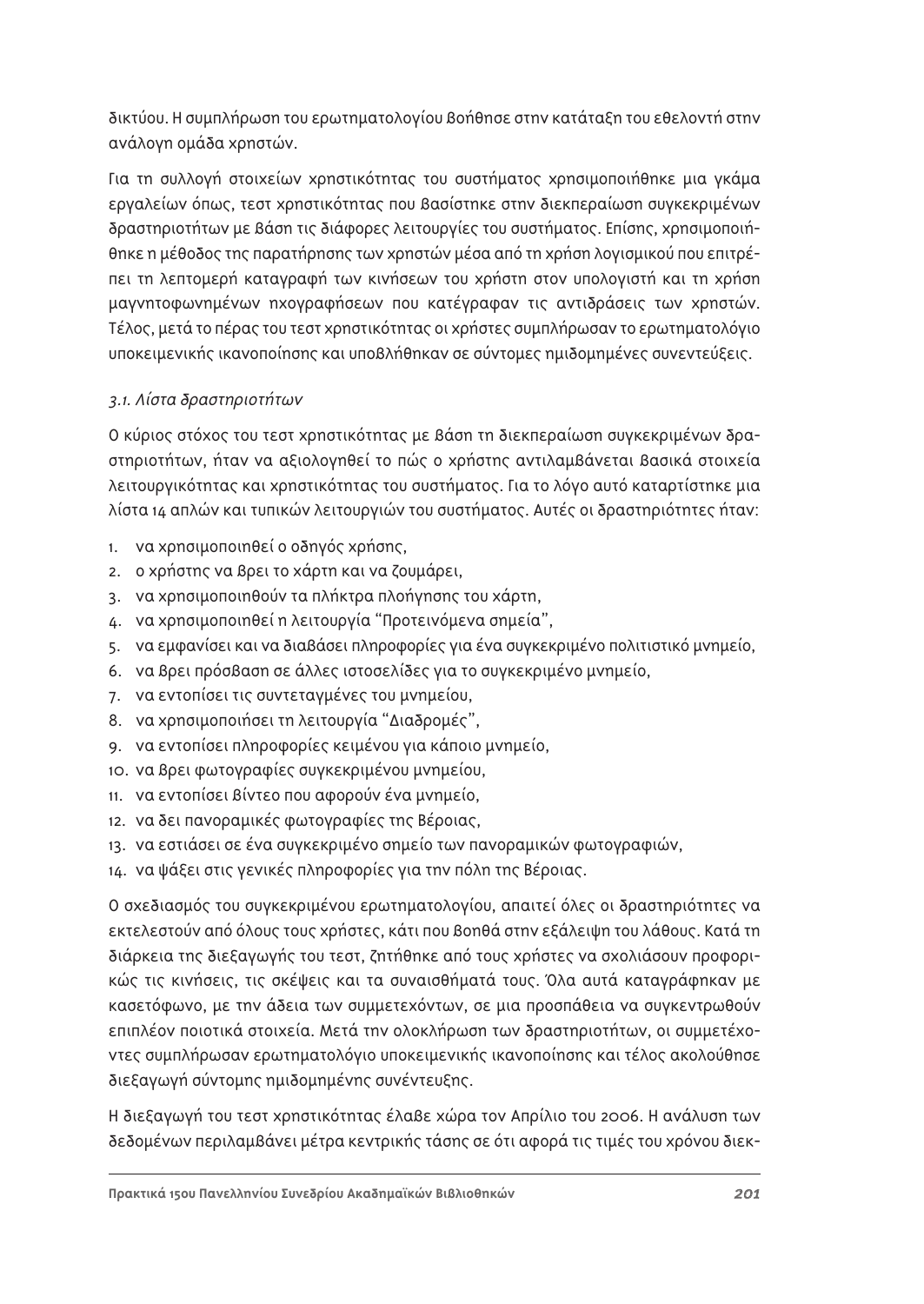περαίωσης των δραστηριοτήτων, τα λάθη που εντοπίστηκαν και την ικανοποίηση των xρηστών. Τέλος πραγματοποιήθηκε ανάλυση διακύμανσης (ANOVA) για την εξακρίβωση στατιστικής σημαντικότητας ανάμεσα στις δυο ομάδες χρηστών. Για την ανάλυση των Sεδομένων χρησιμοποιήθηκε το SPSS (Statistical Package for Social Sciences).

## **4. ΑΠΟΤΕΛΕΣΜΑΤΑ**

#### 4.1. Χρόνος και ικανότητα εκμάθησης του συστήματος

Ο υπολογισμός της ευκολίας εκμάθησης βασίστηκε στον χρόνο που απαιτείται από τους xρήστες για την ολοκλήρωση μιας δραστηριότητας (task) (Nielsen 1993). Σύμφωνα με το Γράφημα 1 οι δραστηριότητες νούμερο 1, 9 και 10 ήταν οι πιο χρονοβόρες στην εκπλήρωοή τους. Επιπλέον δυο χρήστες απέτυχαν να φέρουν σε πέρας τις δραστηριότητες 1 και 9 αντίστοιχα. Στη μια περίπτωση ο χρήστης ξεπέρασε το προκαθορισμένο χρονικό όριο των επτά λεπτών, ενώ στη δεύτερη περίπτωση ο χρήστης επέλεξε να μην διεκπεραιώσει τη δραστηριότητα. Ειδικότερα η ένατη δραστηριότητα αποδείχθηκε ιδιαίτερα χρονοβόρα, καθώς το σύνολο των χρηστών χρειάστηκε πάνω από τέσσερα λεπτά για την ολοκλήρωσή της. Γύρω στα δύο λεπτά χρειάστηκαν οι χρήστες για τις δραστηριότητες 1 και 10, και πάνω από ένα λεπτό για τις 4 και 8.

Στην περίπτωση εντοπισμού πληροφοριών για ένα μνημείο (9) οι χρήστες αντιμετώπισαν δυσκολίες στον γρήγορο εντοπισμό των κειμένων από τη συλλογή. Στον οδηγό χρήσης του συστήματος (1) είχαν δυσκολία στον εντοπισμό του στην ιστοσελίδα, λόγω ελλιπούς σήμανσης. Στην περίπτωση εύρεσης φωτογραφιών συγκεκριμένων μνημείων οι χρήστες δυσκολεύτηκαν στον εντοπισμό τους. Η χρήση χρωματιστών τετραγώνων αποπροσανατόλισε τους χρήστες σε ότι αφορά τη χρήση της λειτουργίας "Προτεινόμενα σημεία". Τέλος στη χρήση της λειτουργίας "Διαδρομές" (8) παρόλο που οι χρήστες ολοκλήρωσαν τη δρα-



στηριότητα εύκολα και σύντομα, παρατηρήθηκαν κάποια λάθη στην εμφάνιση του χάρτη από το σύστημα. Παρατηρήθηκαν διαφορές στατιστικής σημαντικότητας ανάμεσα στις δυο ομάδες χρηστών της τάξεως του 5% (p. (0.05). Διαφορές επίσης παρατηρήθηκαν στις δραστη-ÚÈfiÙËÙ˜ 2, 3, 6, 8, 9, 11, 12, 13 Και 14.

Γράφημα 1: Μέσες τιμές για όλες τις δραστηριότητες

**202** *Δ* **202** *Δ* **2022 <b>***Δ 2023 Δ 2023 Δ 2023 Δ 2023 <i>Δ 2023 Δ* Δημιουργώντας δεσμούς γνώσης, δημοκρατίας και πολιτισμού στο ψηφιακό περιβάλλον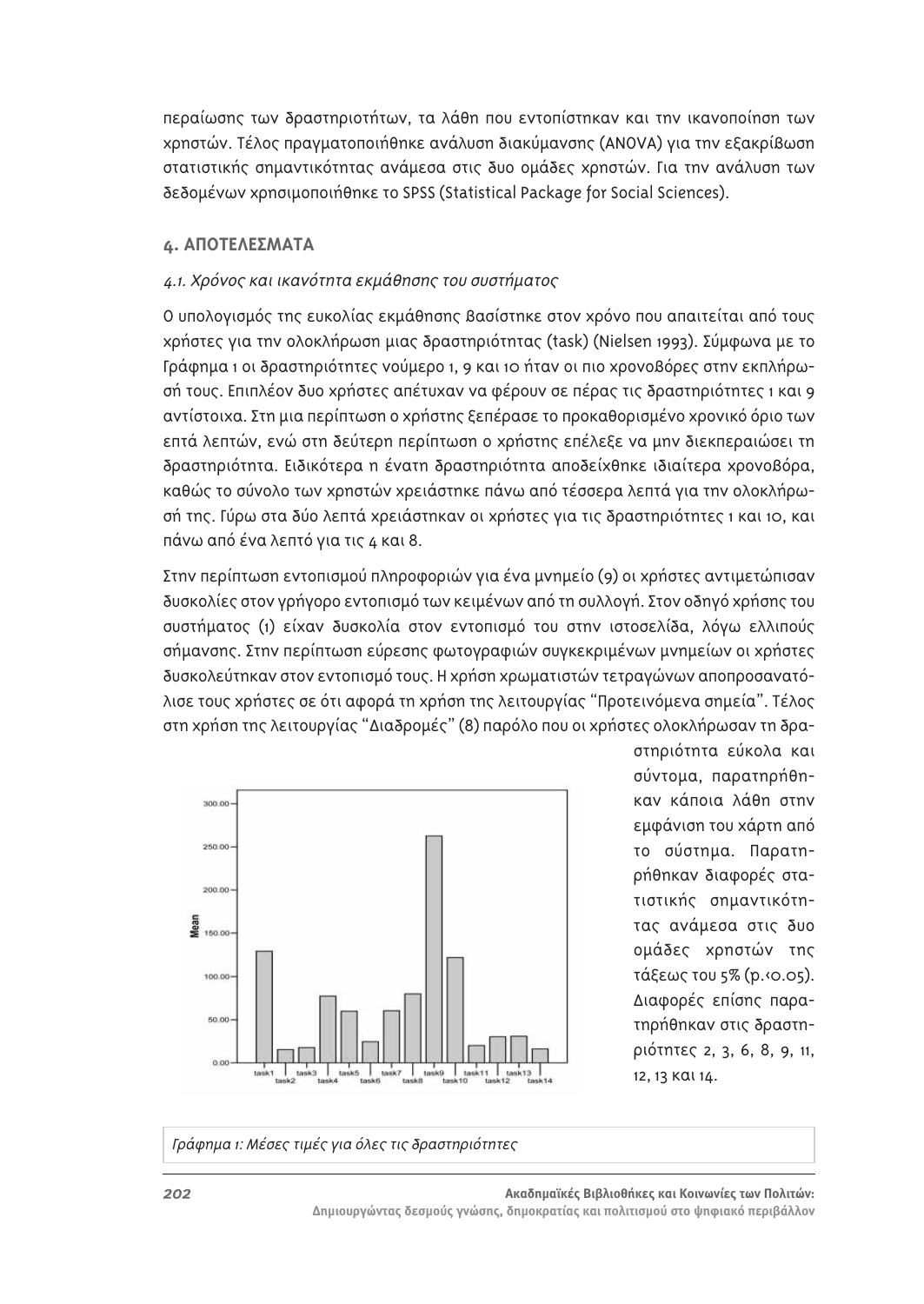# 4.2. Λάθη που καταγράφηκαν στη χρήση του συστήματος

Σύμφωνα με το Γράφημα 2, η πρώτη δραστηριότητα (οδηγός χρήσης) η τέταρτη, χρήση της λειτουργίας "Προτεινόμενα σημεία" και η ένατη δραστηριότητα, εντοπισμός πληροφο-



ριών κειμένου για συγκεκριμένο μνημείο, ήταν αυτές στις οποίες καταγράφηκε ο μεγαλύτερος αριθμός λανθασμένων κινήσεων. Ειδικότερα στην ένατη δραστηριότητα καταγράφηκαν τα περισσότερα λάθη, με μέσο αριθμό λαθών ανά χρήστη 3.3.

# Γράφημα 2: Αριθμός λαθών ανά δραστηριότητα

# 4.2.1. Παράγοντες αποπροσανατολισμού

Σύμφωνα με την ανάλυση των στοιχείων δυο είδη παραγόντων συντέλεσαν στον αποπροσανατολισμό και κατ' επέκταση στα λάθη που έγιναν από το χρήστη, στις δραστηριότητες που του ανατέθηκαν. Η μια ομάδα αφορούσε λάθη που οφείλονταν σε σημασιολογικές ανακρίβειες και η άλλη σε σχεδιαστικές ανακρίβειες.

Το κυριότερο λάθος σημασιολογικού περιεχομένου ήταν η ένδειξη "Πληροφορίες" στον ψηφιακό χάρτη (Γράφημα 3). Ο σκοπός αυτής της ένδειξης ήταν να παρέχει πληροφορίες οχετικά με τις συντεταγμένες της Βέροιας. Οι χρήστες όμως προσπάθησαν πολλές φορές να το χρησιμοποιήσουν για τον εντοπισμό του οδηγού χρήσης (1), για πληροφορίες για συγκεκριμένο σημείο της πόλης (9) ή ακόμα και για την ανεύρεση πληροφοριών για τη xρήση της λειτουργίας "Προτεινόμενα σημεία" (4).

Όσον αφορά τις σχεδιαστικές ανακρίβειες αυτή η οποία ξεχώρισε ήταν η ένδειξη "Blog Κειμένων" στην ένατη δραστηριότητα. Παρόλο που πολλοί χρήστες επέλεξαν την ένδειξη, αποδείχθηκε δύσκολο για αυτούς να εντοπίσουν μια νέα ένδειξη που εμφανιζόταν στην δεξιά πλευρά του κειμένου με την επικεφαλίδα "Όλα τα κείμενα". Η νέα αυτή ένδειξη περιέχει κείμενα για όλα τα μνημεία (Γράφημα 4).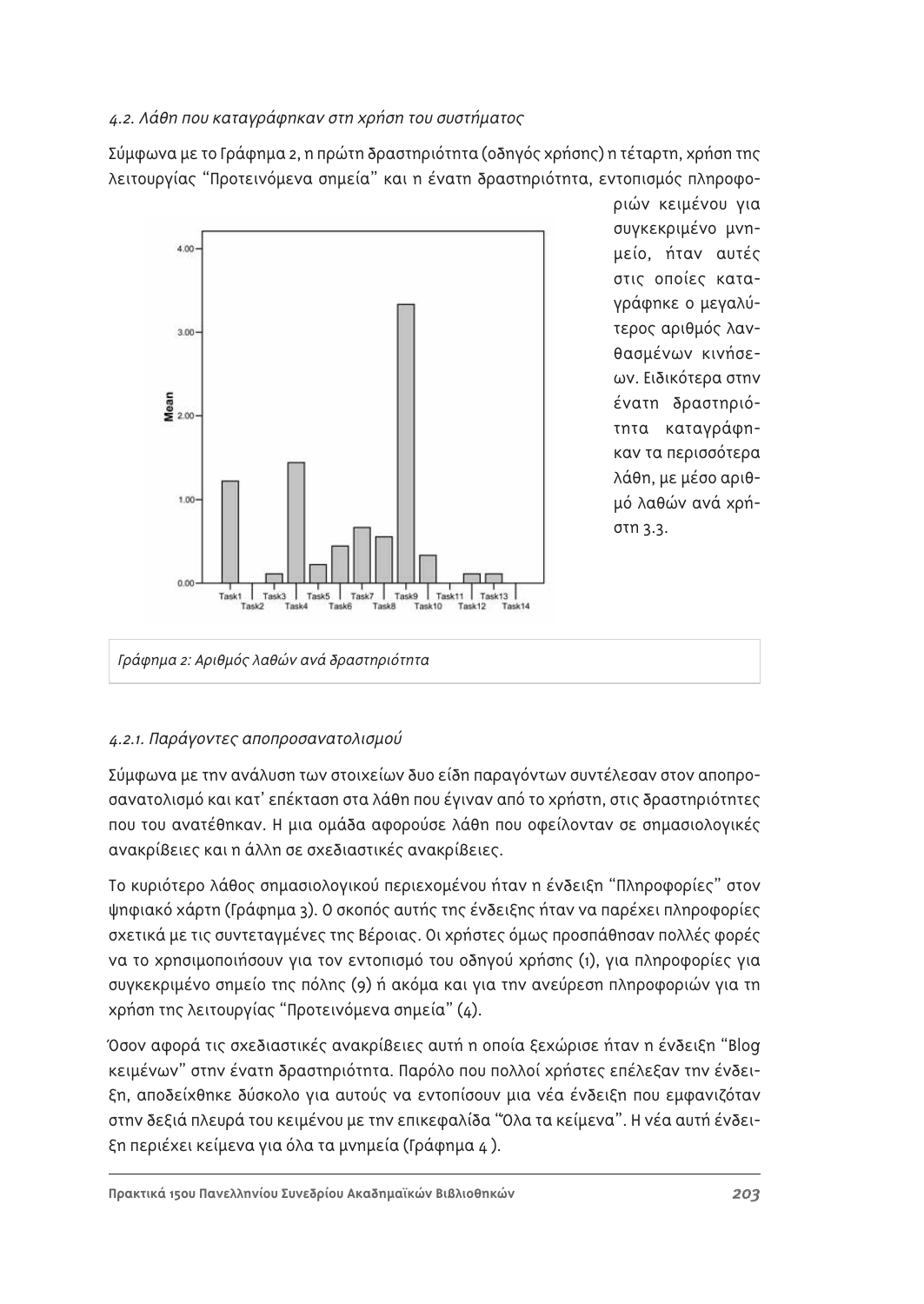

Γράφημα 3: Σημασιολογική ανακρίβεια του VeriaGrid



Γράφημα 4: Σχεδιαστική ανακρίβεια του VeriaGrid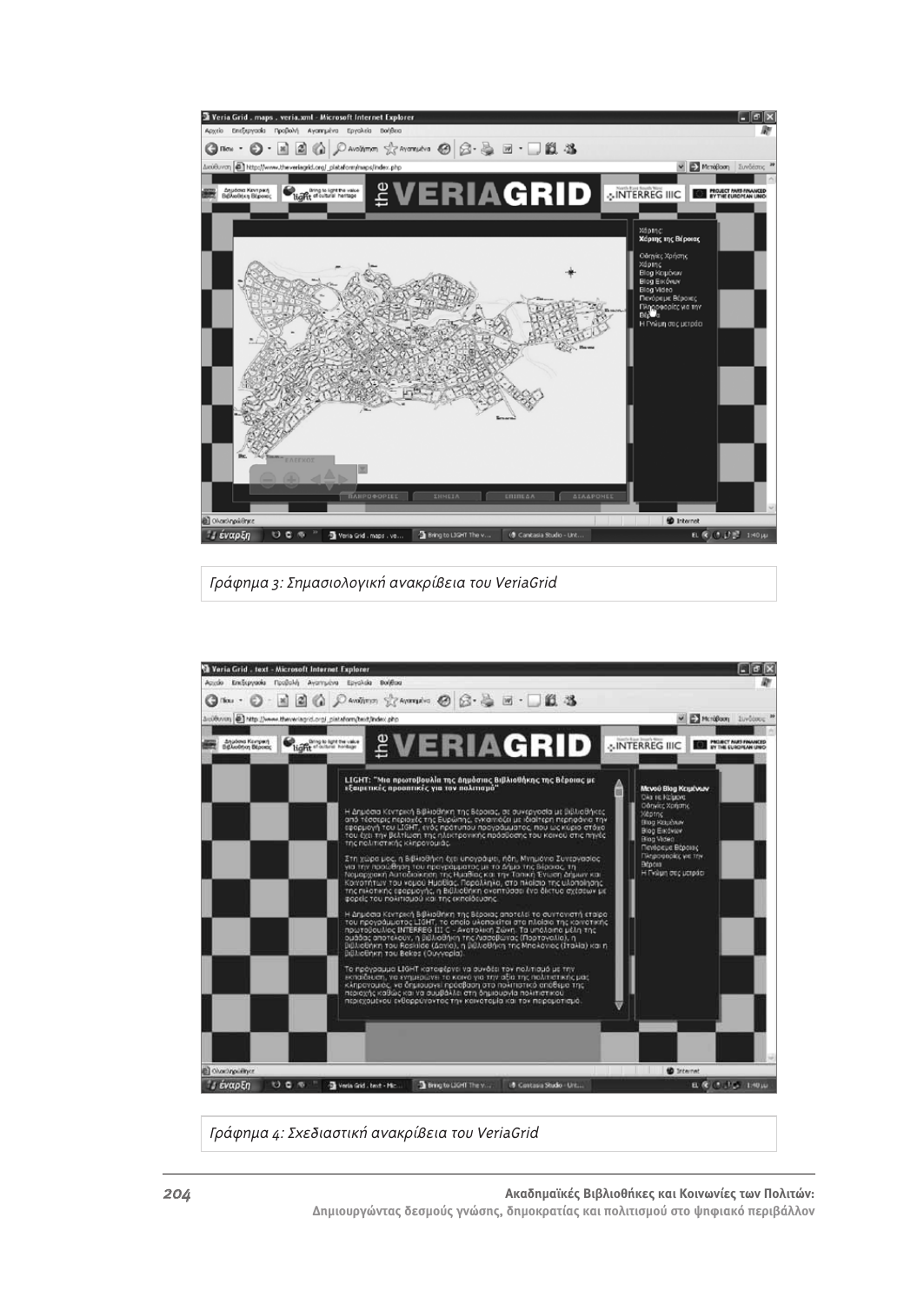# 4.3. Διαφορές ανάμεσα στις δύο ομάδες

Η ομάδα των προχωρημένων χρηστών χρειάστηκε λιγότερο χρόνο για την ολοκλήρωση των δραστηριοτήτων και πραγματοποίησε μικρότερο αριθμό λαθών από την ομάδα των αρχαρίων. Παρόλα αυτά διαφορές στατιστικής σημαντικότητας ανάμεσα στις δυο ομάδες εντοπίστηκαν μόνο στην ανάλυση του αριθμού λαθών της τάξης του 0.05 (F = 24.889



Γράφημα 5: Διαφορές ανάμεσα στις δύο ομάδες χρηστών (Λάθη)

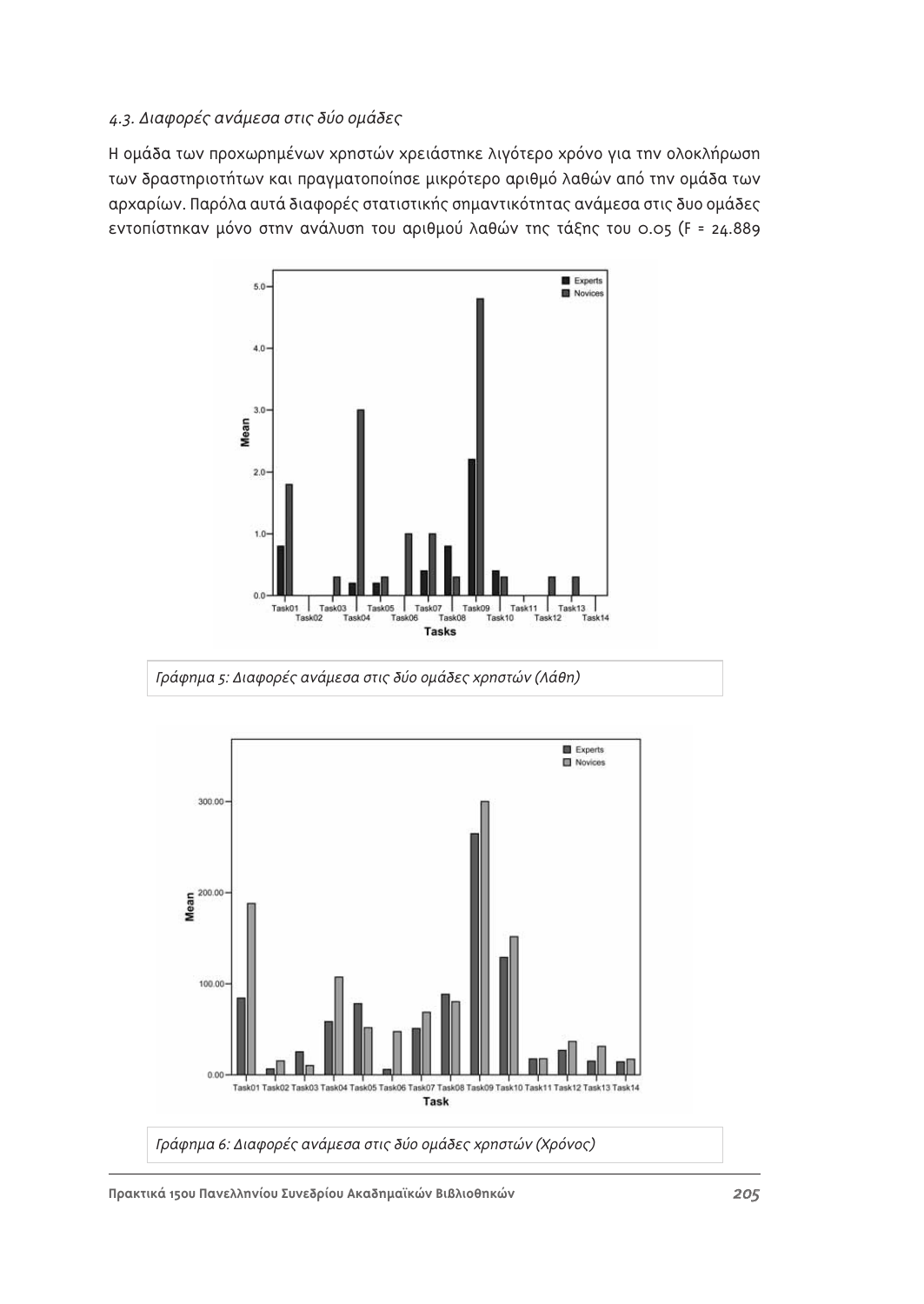p.<o.o5).Οι αρχάριοι έκαναν περισσότερα λάθη (0.93 λάθη ανά δραστηριότητα) σε όλες τις δραστηριότητες, σε σχέση με τους προχωρημένους (0.36 λάθη ανά δραστηριότητα). Στο Γράφημα 5 παρουσιάζονται οι διαφορές ανάμεσα στις δυο ομάδες στην ολοκλήρωση των 14 δραστηριοτήτων. Επίσης στο Γράφημα 6 παρουσιάζονται οι διαφορές των ομάδων όσον αφορά το χρόνο ολοκλήρωσης των δραστηριοτήτων. Στο γράφημα φαίνεται ότι για την ομάδα των προχωρημένων χρηστών στην πλειονότητα των περιπτώσεων, η ολοκλήρωση των δραστηριοτήτων ήταν πιο εύκολη από ότι για τους αρχάριους. Η μέση διαφορά όμως δεν είναι σημαντική στατιστικώς. Τα αποτελέσματα του τεστ επαληθεύουν μερικώς τη μηδενική υπόθεση ότι η εμπειρία χρήσης του WWW έχει επίπτωση στη χρήση του συστήματος VerjaGrid. Κατά συνέπεια η μηδενική υπόθεση επαληθεύεται μόνο νια τον αριθμό λαθών που παρουσιάστηκαν.

# 4.4. Ερωτηματολόγιο υποκειμενικής ικανοποίησης

Σε γενικά πλαίσια και οι δύο ομάδες χρηστών είχαν θετική άποψη όσον αφορά την ευκολία χρήσης, το πόσο ικανοποιημένοι έμειναν και το πόσο το σύστημα κίνησε το ενδιαφέρον τους. Θα πρέπει να αναφερθεί το γεγονός ότι η ομάδα των προχωρημένων χρηστών ήταν περισσότερο ικανοποιημένη από αυτή των αρχαρίων. Σύμφωνα με την ανάλυση διακύμανσης η διαφορά στην ικανοποίηση είναι στατιστικά σημαντική στο επίπεδο του 0.5  $(F=7.364 p.00.05)$ .

Στα ειδικότερα χαρακτηριστικά του συστήματος, όπως στη λειτουργία "Διαδρομές" και στην εύρεση συντεταγμένων συγκεκριμένου μνημείου, καταγράφηκαν χαμηλότερα ποσοστά ικανοποίησης. Κατά τη διάρκεια εντοπισμού των συντεταγμένων του αρχαιολογικού μουσείου, οι χρήστες ένιωθαν απογοήτευση και σύγχυση καθώς δεν υπήρχε κάποια ένδειξη από το σύστημα για το ότι οι συντεταγμένες που εντόπισαν ήταν της περιοχής, της πόλης της Βέροιας ή του αρχαιολογικού μουσείου. Παρομοίως και στη λειτουργία "Διαδρομές" το σύστημα δεν παρείχε ένδειξη για το Βυζαντινό μουσείο πάνω στον ψηφιακό χάρτη.

Ενδιαφέρον παρουσιάζει το γεγονός ότι παρόλο που οι χρήστες έκαναν σημαντικά μεγαλύτερο αριθμό λαθών στη χρήση των "Προτεινόμενων σημείων" αξιολόγησαν τη λειτουργία πολύ υψηλότερα όσον αφορά την ευκολία χρήσης, τη φιλικότητα και τη συνέπεια από ότι τις "Διαδρομές" και τις "Συντεταγμένες". Αυτό πιθανόν να οφείλεται στο γεγονός ότι οι χρήστες και των δύο ομάδων, αφού κατανόησαν τον τρόπο λειτουργίας των "Προτεινόμενων σημείων" θεώρησαν ότι ήταν μία εντελώς διαφορετική και πρωτοποριακή λειτουργία του συστήματος. Τέλος παρόλο που η ομάδα των αρχαρίων χρειάστηκε περισσότερο χρόνο και έκανε περισσότερα λάθη στην ολοκλήρωση των δραστηριοτήτων "Διαδρομές" και "Προτεινόμενα σημεία" έδωσαν υψηλότερη Βαθμολογία στο ερωτηματολόγιο από τους έμπειρους.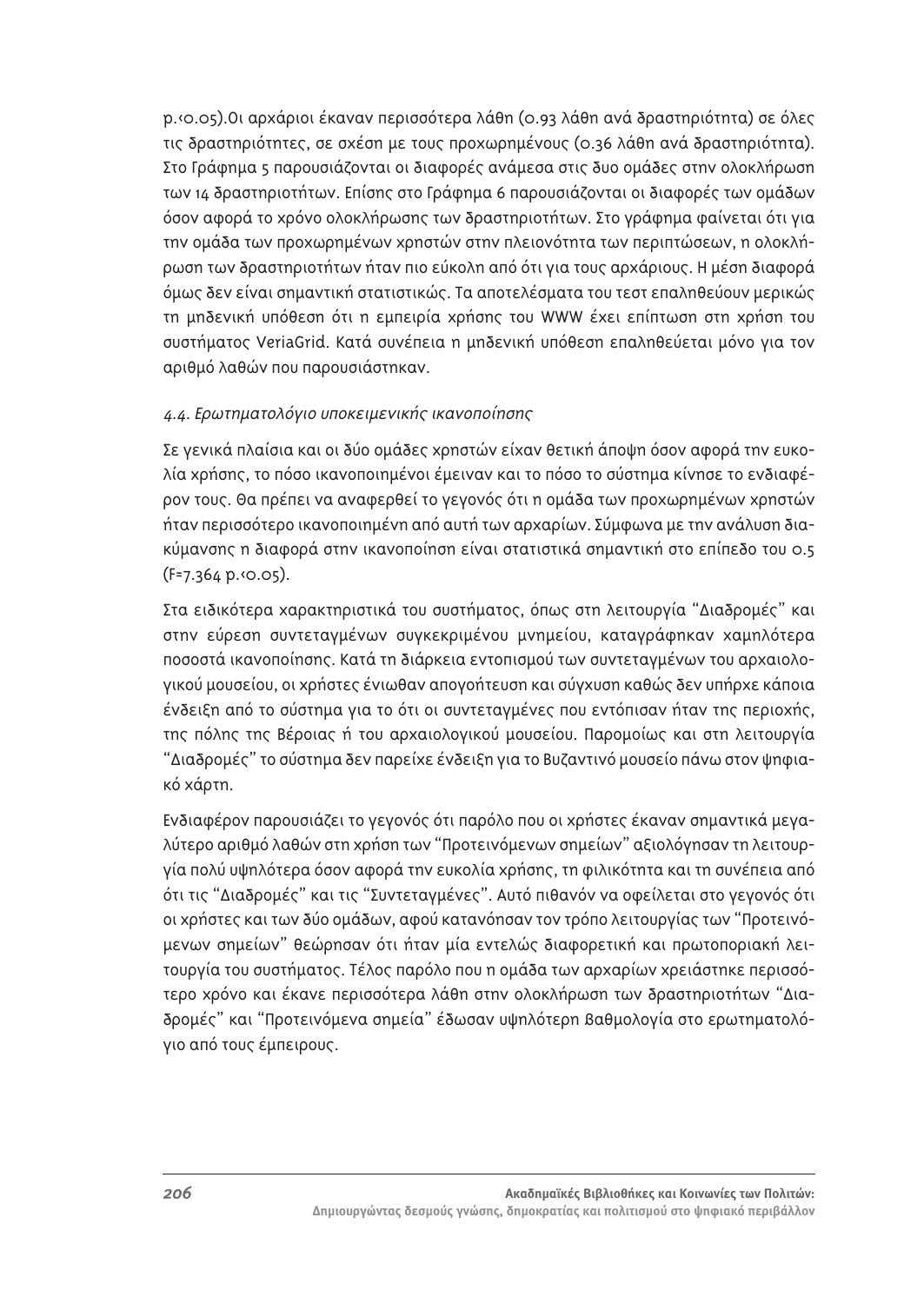## **5. ΣΥΜΠΕΡΑΣΜΑΤΑ**

Η ικανότητα εκμάθησης του συστήματος από το χρήστη Βασίστηκε στο χρόνο που χρειάστηκαν οι χρήστες για την ολοκλήρωση των προκαθορισμένων δραστηριοτήτων. Ανάμεσα στις δύο ομάδες χρηστών παρατηρήθηκαν διαφορές στο χρόνο ολοκλήρωσης των δραστηριοτήτων και τον αριθμό λαθών, με την ομάδα των έμπειρων χρηστών να υπερέxει. Παρόλα αυτά καταγράφηκε διαφορά στατιστικής σημαντικότητας μόνο στον αριθμό λαθών ανάμεσα στις δύο ομάδες. Η ανάλυση των αποτελεσμάτων του ερωτηματολογίου υποκειμενικής ικανοποίησης έδειξε ότι οι χρήστες στο σύνολό τους έκαναν θετικά σχόλια για το σύστημα. Η ομάδα των έμπειρων χρηστών έμεινε πιο ικανοποιημένη από αυτή των αρχαρίων. Επιπλέον, μέσα από τις συνεντεύξεις, καταγράφηκαν στοιχεία για το ποιες λειτουργίες και χαρακτηριστικά άρεσαν περισσότερο στους χρήστες και γιατί.

Ο διαδραστικός χάρτης της Βέροιας αποτέλεσε ένα από τα πιο αγαπητά χαρακτηριστικά του συστήματος καθώς περιείχε καινοτόμες λειτουργίες, πολλές πληροφορίες για την πολιτιστική κληρονομιά της πόλης και χρήση πολυμέσων (video clip). Επίσης σε ότι αφορά το σχεδιασμό του δικτυακού τόπου η συνεπής χρήση χρωμάτων, η χρωματική αντίθεση του φόντου με τη λίστα λειτουργιών και οι παρεχόμενοι σύνδεσμοι ήταν χαρακτηριστικά που προσέλκυσαν τους χρήστες. Από την άλλη πλευρά οι χρήστες δυσκολεύτηκαν από τη λειτουργία "Blog κειμένων", καθώς επίσης και από τη χρήση του όρου "Blog" που δεν ήταν κατανοητός, από το μεγάλο μενού κύλισης, την έλλειψη μηχανής αναζήτησης πληροφοριών εντός του δικτυακού τόπου, την έλλειψη συνδέσμου από τον Οδηγό χρήσης πίσω στην αρχική σελίδα του δικτυακού τόπου και τη χρήση ημιδιαφανούς πορτοκαλεόχρους σήμανσης στη χρήση του ψηφιακού χάρτη.

Με βάση την ανάλυση των αποτελεσμάτων και προηγούμενες έρευνες σε αυτό το γνωστικό αντικείμενο ακολουθούν συνοπτικά τα κύρια σημεία των προτάσεων, για τη βελτίωση xρηστικότητας του συστήματος:

- Παροχή χάρτη δικτυακού τόπου ή μηχανής αναζήτησης.
- Μετονομασία των λειτουργιών "Blog κειμένων", "Blog εικόνων" και "Blog videos" καθώς ο συγκεκριμένος όρος δεν ήταν άμεσα κατανοητός για τους χρήστες με αποτέλεσμα να είναι διστακτικοί στη χρήση του.
- Ο οδηγός χρήσης θα πρέπει να είναι ευδιάκριτος (π.χ. μεγαλύτερο μέγεθος γραμμάτων), καθώς οι χρήστες αντιμετώπισαν δυσκολίες στον εντοπισμό του.
- Οι χρήστες δυσκολεύτηκαν να κατανοήσουν τον τρόπο λειτουργίας των "Προτεινόμενων σημείων". Η χρήση ενός αναδυόμενου παραθύρου με πληροφορίες χρήσης της συγκεκριμένης λειτουργίας θα μπορούσε να αποτελέσει τη λύση στο πρόβλημα του αρχικού αποπροσανατολισμού του χρήστη (Nielsen 2000).
- Στη λειτουργία "Διαδρομές" η χρήση του ονόματος των πολιτιστικών μνημείων πάνω στο χάρτη αντί αριθμού θα διευκολύνει τους χρήστες καθώς θα κάνει άμεσα κατανοητές τις λειτουργίες του συστήματος.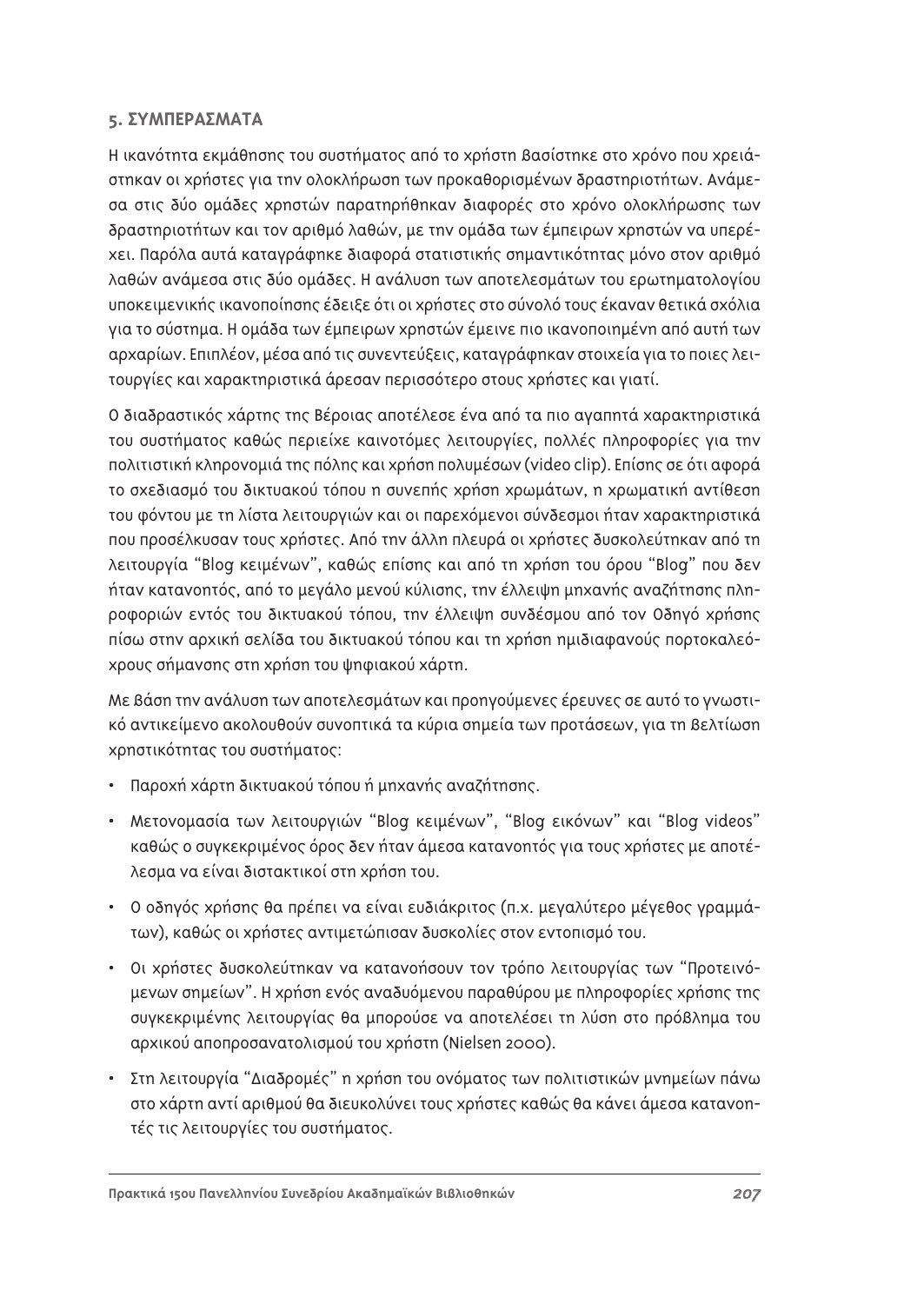# *BIBAIOFPAΦΙΑ*

- Ahmed, S.M.Z., C. McKnight kai C. Oppenheim 2004. A study of users' performance and satisfaction with the Web of Science IR interface. Journal of Information Science 30, (5): 459–68.
- $\blacksquare$  Ahmed, S.M.Z., C. McKnight  $\kappa$ ai C. Oppenheim 2005. A study of learning and retention with web–based IR interface. Journal of Librarianship and Information Science 37, (1):  $7 - 16.$
- Bennett, N.A., B. Sandore kai E.S. Pianfetti 2002. Illinois digital cultural heritage community–collaborative interactions among libraries, museums and elementary schools. D–Lib Magazine 8, (1),

http://www.dlib.org/dlib/january02/bennett/01bennett.html (πρόσβαση στις 16 Ιου- $\lambda$ ίου 2006).

- Bertot, J.C., J.T. Snead, P.T. Jaeger kai C.R. McClure 2006. Functionality, usability, and accessibility: iterative user–centered evaluation strategies for digital libraries. Performance Measurement and Metrics 7, (1): 17–28.
- Cultural Informatics Lab 2005, http://www.aegean.gr/culturaltec/cilab/default\_en.htm (πρόσβαση στις 16 Ιουλίου 2006).
- eEurope 2001. The LUND principles: conclusions of experts meeting, Lund, Sweden, 4 April 2001, http://dhc2006.salzburgresearch.at/images/stories/lund\_principles\_e.pdf (πρόσβαση στις 16 Ιουλίου 2006).
- European Commission 2006. Access to and preservation of cultural heritage: fact sheets of nine projects funded under FP6 (IST Calls 1 and 3). Luxemburg: EU, ftp://ftp.cordis.europa.eu/pub/ist/docs/digicult/call1-3-may2006\_en.pdf (npóoBaon στις 16 Ιουλίου 2006).
- Garoufallou, E., R. Siatri  $K\alpha$ , P. Mpalatsoukas 2006. The veriagrid.org usability test: an overview. Εργασία στο International Meeting of Light and Cultural Heritage Resources, Central Public Library of Veria, 17–18 March 2006, Veria.
- Information Society Technologies 2006. ISTweb-Directorate E-DigiCULT-Home page, http://cordis.europa.eu/ist/digicult/index.html (πρόσβαση στις 16 Ιουλίου 2006).
- Jeng, J. 2004. Usability of digital libraries: an evaluation model. *Εργασία στο JCDL '04*, June 7–11, 2004, Tuscon, Arizona, USA, http://csdl2.computer.org/comp/proceedings/ jcdl/2004/2493/00/24930407.pdf (πρόσβαση στις 16 Ιουλίου 2006).
- Lazar, J. 2001. User-centered web development. Boston: Jones and Bartlett.
- Library of Congress 2006. The American Memory from the Library of Congress, http://memory.loc.gov/ammem/index.html (πρόσβαση στις 16 Ιουλίου 2006).
- Lynch, C. 2002. Digital collections, digital libraries and the digitisation of cultural heritage information. First Monday 7, (5),
	- http://www.firstmonday.org/issues/issue7\_5/lynch/ (πρόσβαση στις 16 Ιουλίου 2006).
- Manzuch, Z. και A. Knoll 2005. Analysis of research activities and requirements of the national libraries of the new EU member states. Deliverable 1.1. Final version, July, 2005, http://www.telmemor.net/docs/WP1\_FinalReport\_July2005.pdf (πρόσβαση στις 16 Ιου- $\lambda$ ίου 2006).